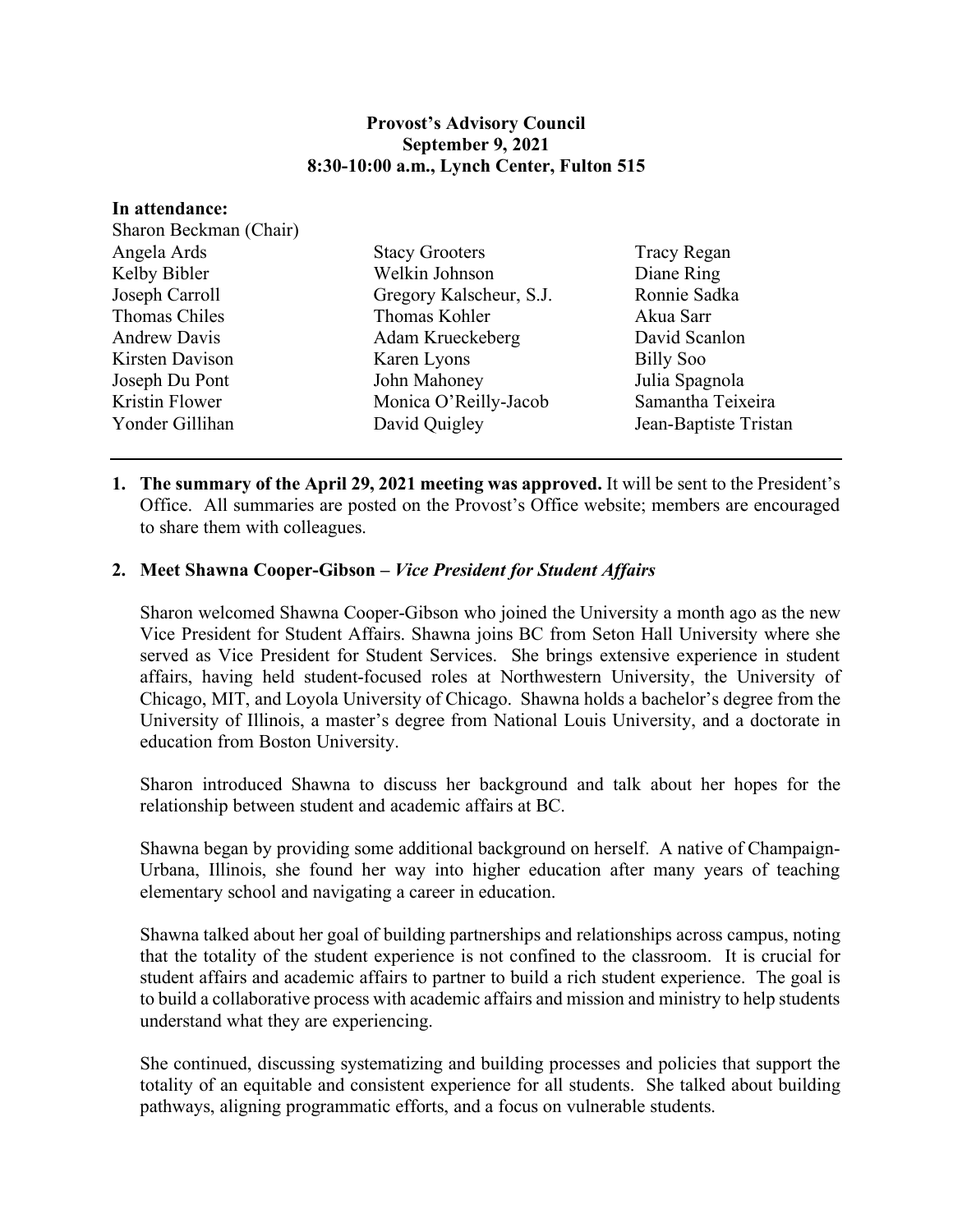She concluded, discussing her eleven years of experience with the Jesuit educational tradition, noting the importance for students to understand the spiritual, academic, and societal impact they have from their experience here. She urged members of the faculty to reach out with question or concerns.

A council member asked about the thinking around communications with faculty, noting that in the past, there have been perceived challenges with communications to faculty members.

Shawna responded that her hope is to enhance regular communications, host webinars for the community, and create a more robust website to communicate to various constituents.

## **3. Proposed Intellectual Property Policy revisions – Siri Nilsson,** *Associate Director, Office of Technology Transfer and Licensing***, and Tom Chiles,** *Vice Provost for Research and Academic Planning*

Tom Chiles provided background and an update on revisions to the University Policy on Intellectual Property. The policy was last substantively reviewed in 2016. With the new building opening in January 2022, there will be a variety of spaces, including maker and prototyping spaces, that the campus has not traditionally had at this scale. In light of this, as well as the new Engineering Department and the Schiller Institute, the policy was reviewed with an eye specifically toward student intellectual property. As students are allowed to be more creative, prototype, and ideate, the University will increasingly encounter student intellectual property questions.

Tom introduced Siri to discuss the proposed revisions.

Siri began with an overview of the purpose of the Intellectual Property (IP) Policy, which is to protect patentable inventions and software that come from predominantly hard sciences research. The policy also allows BC to adhere to the terms of sponsored research agreements, particularly federal grants. By law, federal grants require the University to take ownership of the patents and software that are developed from these grants at the University. Private companies may also expect the University to control the IP so that licensing rights may be granted. A goal of the policy is to allow the University to license patents and software developed at BC for further development and commercialization.

One of the primary goals for the review was to acknowledge student work in the policy. The current policy mentions that students are covered in certain situations, but does not make clear what the conditions are. The revision will clarify the applicable circumstances.

Under the proposed revisions, students would be entitled to own the product(s) of their coursework or work developed independently while at BC unless (a) the invention is an improvement on IP that the University already owns; (b) a University faculty member or employee is a co-owner of the invention; (c) substantial University resources are used to develop or reduce the invention to practice; or (d) a sponsored project agreement applies. The revisions propose that design courses could be sponsored or supported by third-party resources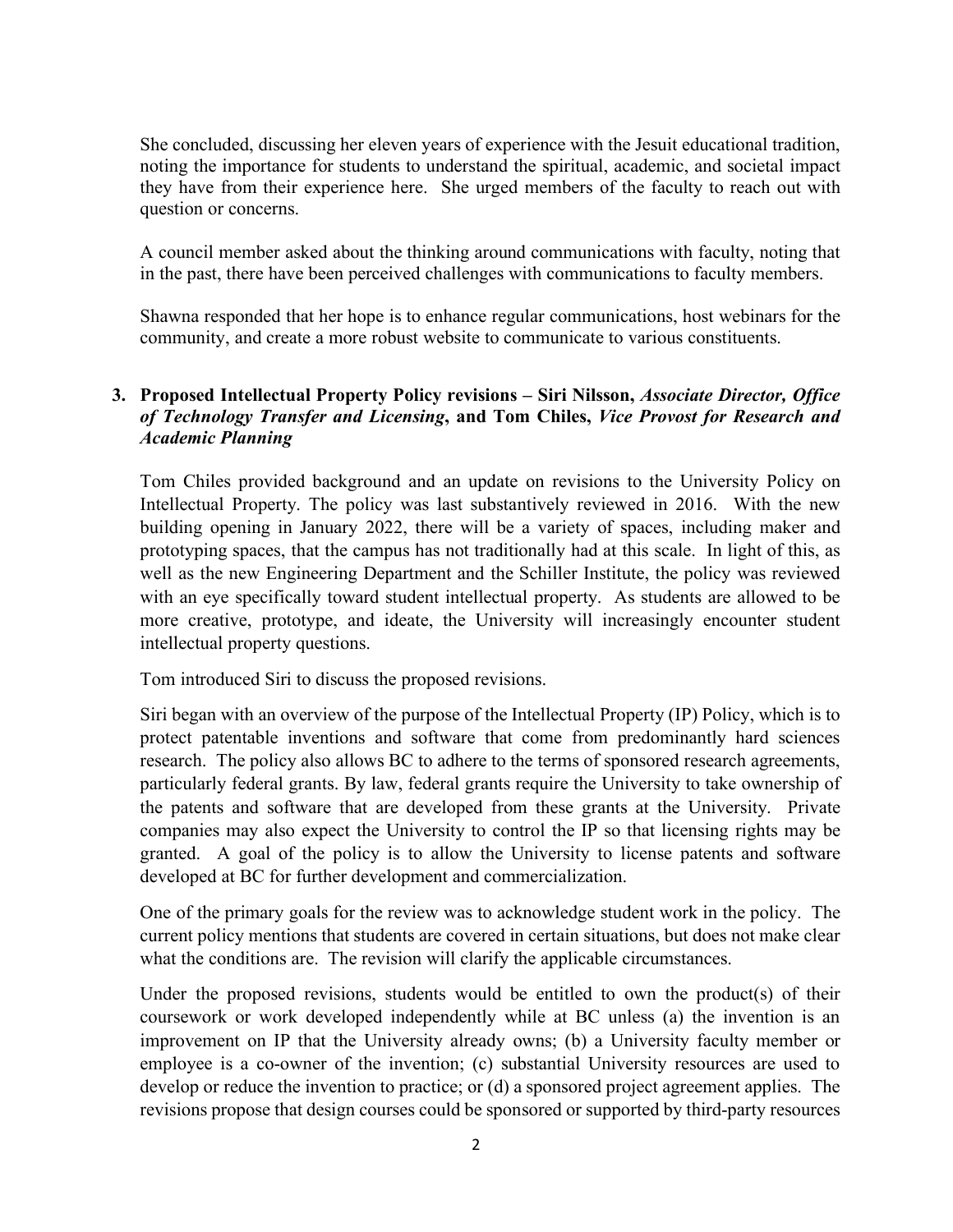which could be considered "substantial," and trigger the University's ownership threshold. This would be at the discretion of the Provost and Vice Provost for Research and would allow the University to own products of student coursework where course sponsors may ask for license rights in the intellectual property that they support. In these cases, students would be made aware of this condition prior to the course, and the recommendation is that students be given the option to work on a project that is not sponsored.

Additionally, the revisions allow the Vice Provost for Research to designate certain University facilities, such as maker spaces, exempt from the "substantial resources" definition, allowing students to own inventions created there.

Siri continued, explaining that students working in labs on sponsored projects, using substantial resources, or in design courses, will be required to sign an Intellectual Property Agreement. This is not a policy that all students at BC will be required to sign. A simplified version of the policy has been developed specially for students, with training and supportive materials that explain "substantial resources" and the rationale for why the University may take ownership of intellectual property rights.

Siri discussed a proposed restructuring to the Policy on Equity. The proposal would allow the Office of Technology Transfer and Licensing to exercise greater discretion to take equity under a start-up license by moderating the required Executive Committee Review. Under the current policy, every equity interest has to be reviewed by the Executive Committee, which is made up of the Vice Provost for Research, the General Counsel, Provost, Executive Vice President, and Financial Vice President & Treasurer. This review step may limit the office's agility to complete agreements on a timeline that meets an investor's needs. The proposed revision provides for Executive Committee review of equity licenses only as recommended by the Office of the General Counsel. The OTTL would work closely with the Office of Research Integrity to resolve any potential Conflict of Interest issues. This was a central recommendation from the 2020 policy review and would put BC practices in line with peer institutions which grant discretion to technology licensing offices to take equity in startup license agreements. In acknowledgment of the removal of a level of review, the OTTL would prepare annual reports for the Executive Committee outlining patent costs spent, revenue brought in, agreements executed, technology disseminated, etc., to ensure the committee remains aware of the activity of the office.

The final proposed change would allow investors to share in the University's equity stake. The current policy prohibits inventors from receiving a share of institutional equity if they have also taken a personal equity stake in the company. This approach is not in line with peer institution policies and puts inventors at a disadvantage. A personal equity stake is given in exchange for work being performed for the company, while the University's equity stake is being given in exchange for a license to the inventor's technology; both of these roles should be recognized. Additionally, if the University had received fees or royalties, the inventor would share in those and equity should be considered similarly. The current policy incentivizes inventors to discourage equity deals.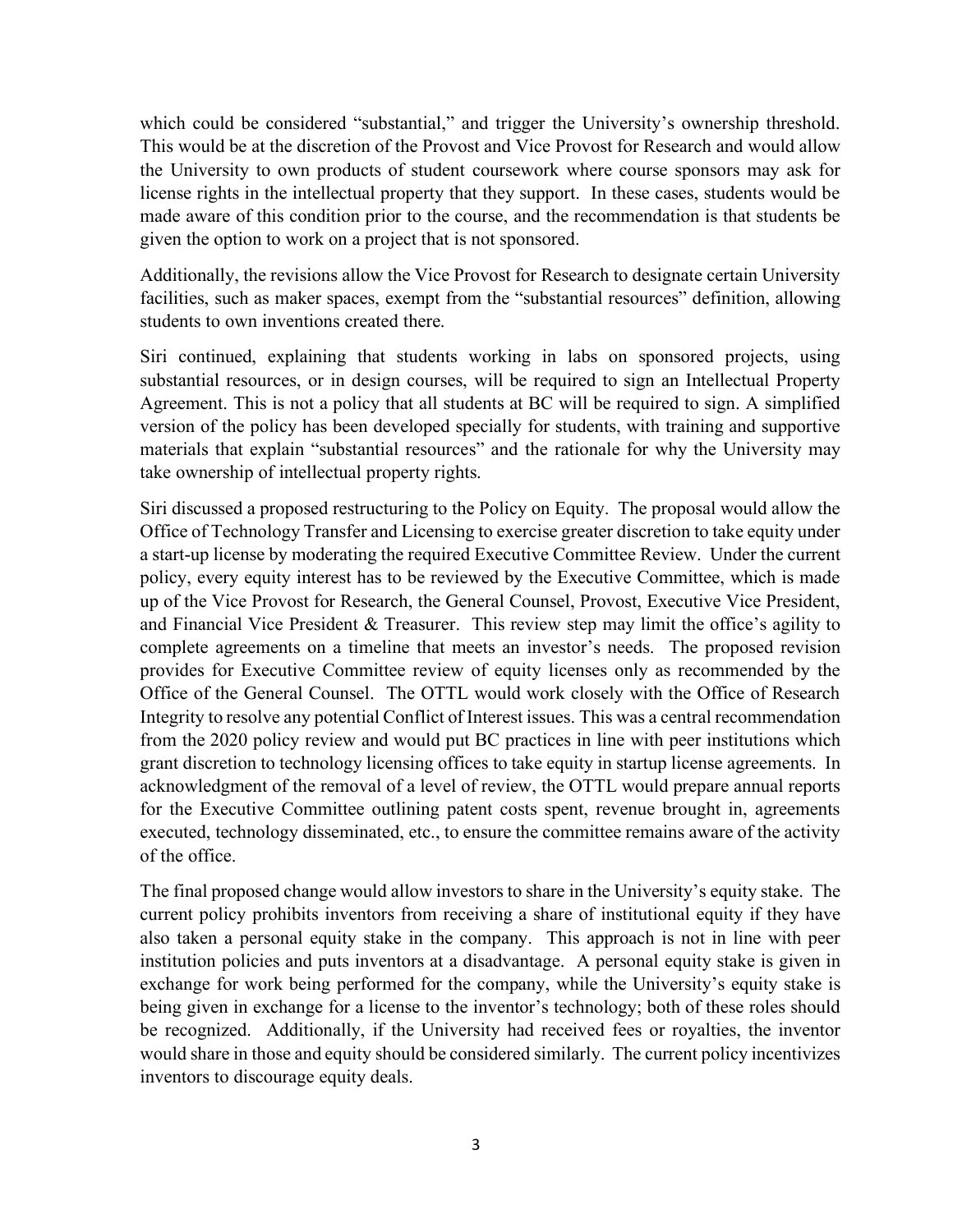Siri concluded by urging faculty to be in touch with questions or concerns.

## **4. Provost's Report: University approach to reopening and the fall semester**

David provided some background on the approach that the University has taken to the start of the academic year. The University continues to rely on the extraordinary vaccination rates within the community as the central measure to the current response to COVID-19. There is currently 100% compliance with the University's vaccination requirement, and over 99% of the community is vaccinated. The entire community was tested prior to the start of the semester, and testing results remain encouraging into the semester. Testing results will continue to inform how the University approaches masking and other measures as the semester progresses.

In terms of masking in the classrooms, there are a number of approaches being utilized around the country. BC's approach is to invite members of the community to mask if they would like to, but currently there is no requirement to mask in the classroom. Masks must be worn in public spaces on campus, and the University's position is that the classroom is not a public space. Signage will be put up for spaces on campus which are open to the public, making clear the masking requirements in those areas.

The guiding principles for the University's response are to have as normal a semester as possible, while protecting the health and safety of the community, and to have a response that evolves as data shifts over time.

David opened the conversation to the group.

A council member discussed new anxieties faculty are feeling surrounding the return to campus this fall and challenges to negotiating those anxieties. He suggested a mask mandate would put everyone across campus on the same page and would embody the principle of protecting the most vulnerable.

A council member discussed the increased anxieties that are being felt by students who are feeling tension surrounding masking pressures on campus. Another council member addressed student anxieties and tensions, discussing policies that differ from class to class, and suggesting that these inconsistencies add unnecessary additional tension for both faculty and students.

A council member talked about questions of masking in large lecture classes, noting that a classroom with 250 students is very different than a classroom with 15 students. She added that adherence to faculty member's requests for masking in the classroom may be dependent on the faculty member's gender or status.

A council member asked how masking in public spaces was going to be enforced on campus, noting that in a number of public spaces including dining halls and on buses, students were not wearing masks. There may be a lack of awareness among the population as to what spaces are considered public and subject to the mandate. Another council member added that there is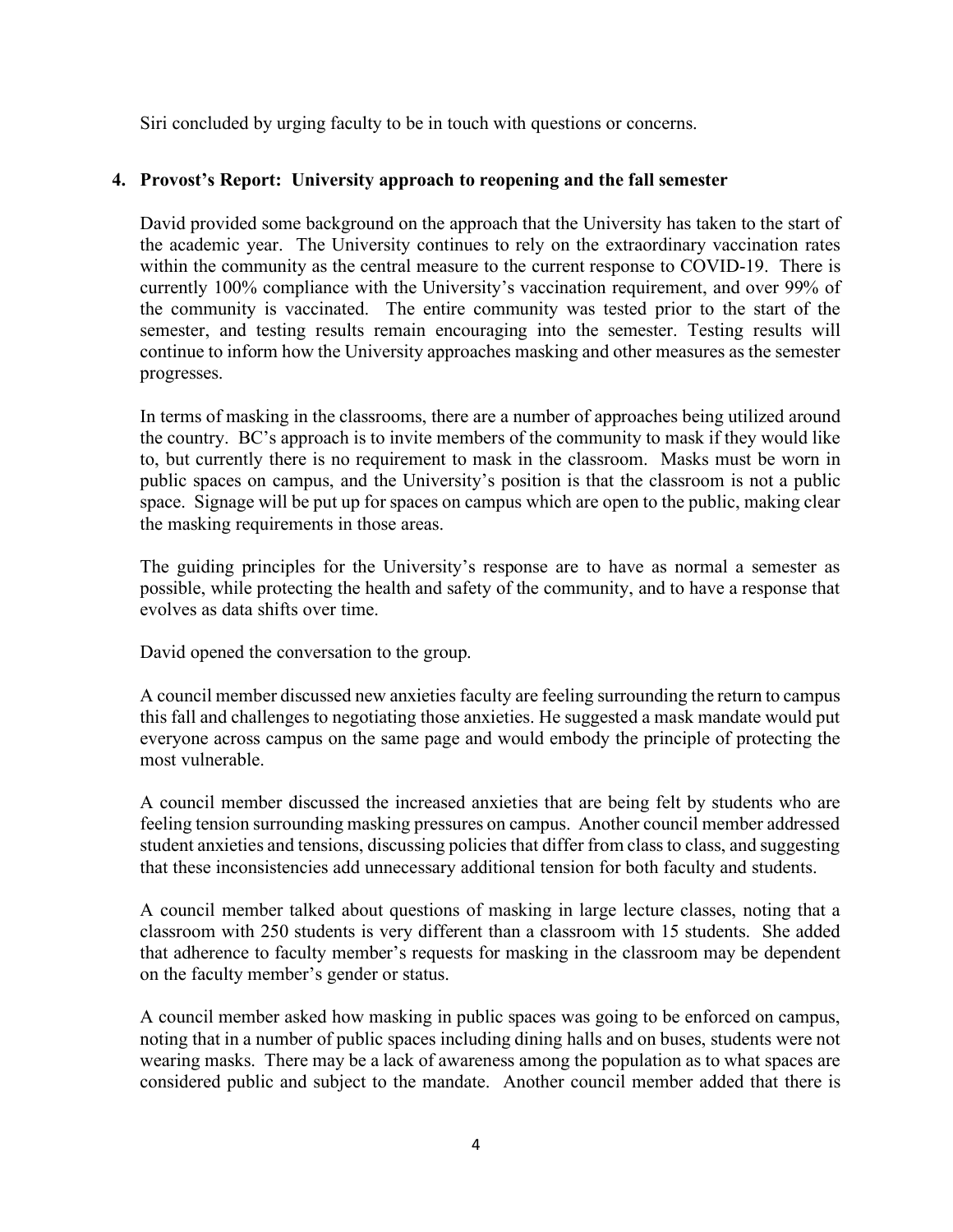confusion about why BC is not following CDC guidance for masking in areas with substantial transmission.

A council member asked about progress monitoring and if there is a metric which would signal a change in approach, noting that the University should anticipate reaching a tipping point and avoid actually getting there. A council member posed the question of if there was a mask mandate on campus, what metric would be used to lift that mandate.

David responded that there is a significant distinction on campus between most academic and the small number of public spaces, and that signage will go up in those latter spaces. The expectation is that students will comply as they become more familiar with the guidelines. There will be a large focus on dining halls in the immediate future, and educating students on when they have entered an area where masks are required. He added that the University's response will continue to be flexible and evolve with the data and public health guidelines.

A number of council members talked about vulnerable members of their families and concerns over the ability for vaccinated people to catch and spread the disease, as well as declining vaccine effectiveness. A council member added that BC is not an isolated community, with a number of students in field placements in the community, working with children and nonvaccinated individuals.

Council members expressed concern that BC's response is reactive and urged preventative measures, such as masking, to avoid outbreaks of breakthrough cases.

A council member discussed the disruption caused by a positive diagnosis to a family member, including the sickness itself as well as disruptions to teaching, research, and time lost on campus due to quarantine periods.

A council member addressed the lack of ability to participate in some campus events remotely, adding that many people are trying to minimize exposure, and it would be helpful to still have the ability to participate in large gatherings via zoom or webinar to avoid exclusion of those faculty members.

A council member asked if faculty had the option to conduct classes remotely if they needed to quarantine or be home with a sick family member.

A council member asked if a discrete unit of the University wished to have a mask mandate, whether that would be a violation of the University policy.

David responded that consistency across the University is important and that mask usage can be encouraged, but not required.

Welkin Johnson provided some updates and information on the current data. He discussed encouraging testing results for the start of the semester. He noted that having data from the past year is helpful and allows the University to increase testing during certain times of the